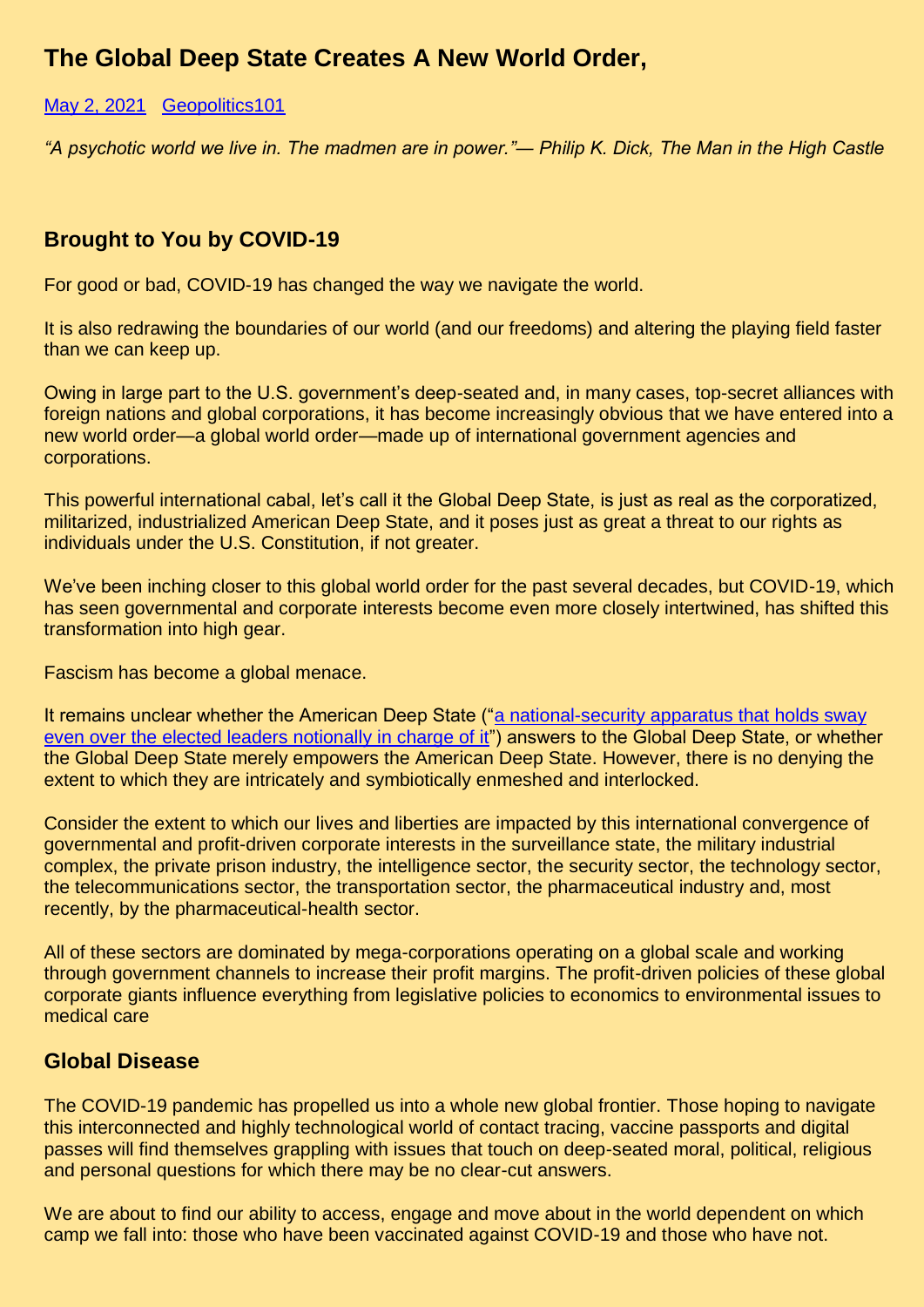"It is the [latest status symbol.](https://www.nytimes.com/2021/04/26/travel/vaccine-passport-cards-apps.html) Flash it at the people, and you can get access to concerts, sports arenas or long-forbidden restaurant tables. Some day, it may even help you cross a border without having to quarantine," writes Heather Murphy for the *New York Times*. "The new platinum card of the Covid age is the vaccine certificate."

This is what M.I.T. professor Ramesh Raskar refers to as the new ["currency for health,](https://www.nytimes.com/2021/04/26/travel/vaccine-passport-cards-apps.html)" an apt moniker given the potentially lucrative role that Big Business (Big Pharma and Big Tech, especially) will play in establishing this pay-to-play marketplace. The airline industry has been working on a Travel Pass. IBM is developing a Digital Health Pass. And the U.S. government has been all-too-happy to [allow the](file://///Users/nishawhitehead10/Desktop/TRI/JW%20Columns/allow%20the%20corporate%20sector%20to%20take%20the%20lead)  [corporate sector to take the lead.](file://///Users/nishawhitehead10/Desktop/TRI/JW%20Columns/allow%20the%20corporate%20sector%20to%20take%20the%20lead)

## **Global Surveillance**

Spearheaded by the National Security Agency (NSA), which has shown itself to care little for constitutional limits or privacy, the surveillance state has come to dominate our government and our lives.

Yet the government does not operate alone. It cannot. It requires an accomplice.

Thus, the increasingly complex security needs of our massive federal government, especially in the areas of defense, surveillance and data management, have been met within the corporate sector, which has shown itself to be a powerful ally that both depends on and feeds the growth of governmental bureaucracy.

Take AT&T, for instance. Through its vast telecommunications network that criss crosses the globe, AT&T provides the U.S. government with the complex infrastructure it needs for its mass surveillance programs. According to *The Intercept*:

"The NSA considers AT&T to be one of its most trusted partners and has lauded the company's 'extreme willingness to help.' [It is a collaboration that dates back decades.](https://theintercept.com/2018/06/25/att-internet-nsa-spy-hubs/) Little known, however, is that its scope is not restricted to AT&T's customers. According to the NSA's documents, it values AT&T not only because it 'has access to information that transits the nation,' but also because it maintains unique relationships with other phone and internet providers. The NSA exploits these relationships for surveillance purposes, commandeering AT&T's massive infrastructure and using it as a platform to covertly tap into communications processed by other companies."

Now magnify what the U.S. government is doing through AT&T on a global scale, and you have the ["14](https://theintercept.com/2018/03/01/nsa-global-surveillance-sigint-seniors/)  [Eyes Program,](https://theintercept.com/2018/03/01/nsa-global-surveillance-sigint-seniors/)" also referred to as the "SIGINT Seniors." This global spy agency is made up of [members from around the world](https://restoreprivacy.com/5-eyes-9-eyes-14-eyes/) (United States, United Kingdom, Australia, Canada, New Zealand, Denmark, France, Netherlands, Norway, Germany, Belgium, Italy, Sweden, Spain, Israel, Singapore, South Korea, Japan, India and all British Overseas Territories).

Surveillance is just the tip of the iceberg when it comes to these global alliances, however.

# **Global War Profiteering**

War has become a huge money-making venture, and America, with its vast military empire and its incestuous relationship with a host of international defense contractors, is one of its biggest [buyers](https://en.wikipedia.org/wiki/Arms_industry#World.27s_largest_defense_budgets) and [sellers.](https://en.wikipedia.org/wiki/Arms_industry#World.27s_largest_arms_exporters)

The American military-industrial complex has erected an empire unsurpassed in history in its breadth and scope, one dedicated to conducting perpetual warfare throughout the earth. For example, while erecting a security surveillance state in the U.S., the military-industrial complex has perpetuated a worldwide military empire with American troops stationed in 177 countries (over 70% of the countries worldwide).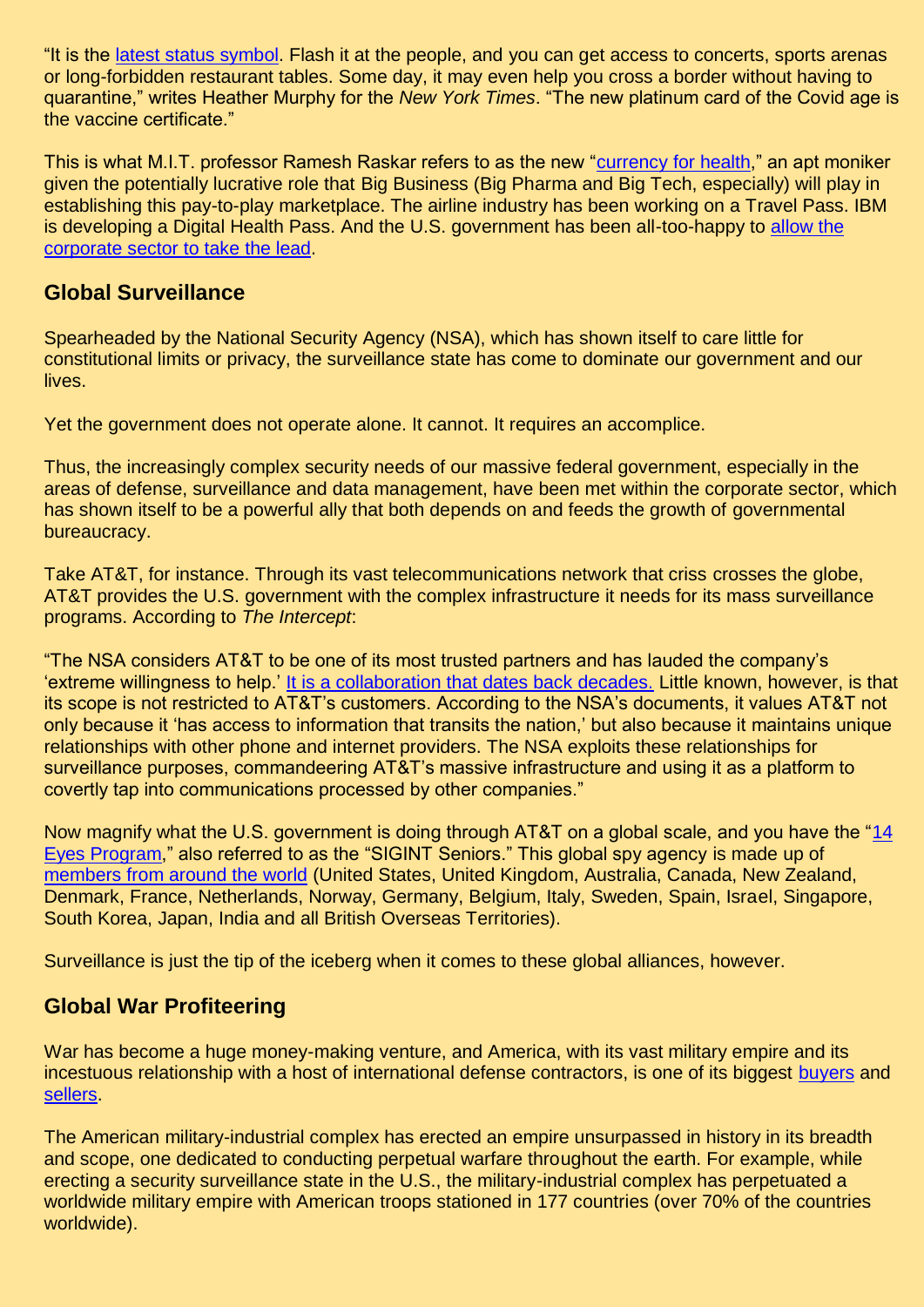Although the federal government obscures so much about its defense spending that accurate figures are difficult to procure, we do know that since 2001, the U.S. government has spent more than \$1.8 trillion in the wars in Afghanistan and Iraq [\(that's \\$8.3 million](https://www.nationalpriorities.org/cost-of/) *per hour*). That doesn't include wars and military exercises waged around the globe, which are expected to [push the total bill upwards of \\$12](https://www.forbes.com/sites/realspin/2017/02/01/american-taxpayers-must-be-told-the-real-cost-of-war/#40e7d47e5246)  [trillion by 2053.](https://www.forbes.com/sites/realspin/2017/02/01/american-taxpayers-must-be-told-the-real-cost-of-war/#40e7d47e5246)

The illicit merger of the global armaments industry and the Pentagon that [President Dwight D.](https://harpers.org/blog/2007/11/eisenhower-on-the-opportunity-cost-of-defense-spending/)  [Eisenhower warned us against more than 50 years ago](https://harpers.org/blog/2007/11/eisenhower-on-the-opportunity-cost-of-defense-spending/) has come to represent perhaps the greatest threat to the nation's fragile infrastructure today. America's expanding military empire is bleeding the country dry at a rate of more than [\\$15 billion a month](https://www.washingtonpost.com/wp-dyn/content/article/2007/12/26/AR2007122601542_pf.html) (or \$20 million an hour)—and that's just what the government spends on foreign wars. That does not include the cost of maintaining and staffing the [1000-plus U.S. military bases spread around the globe.](https://www.thenation.com/article/the-us-has-military-bases-in-172-countries-all-of-them-must-close/)

Incredibly, although the U.S. constitutes only 5% of the world's population, America boasts almost [50%](http://www.businessinsider.com/facts-about-defense-spending-2010-11?op=1#ixzz1RdbaVmHm)  [of the world's total military expenditure,](http://www.businessinsider.com/facts-about-defense-spending-2010-11?op=1#ixzz1RdbaVmHm) spending [more](https://www.telegraph.co.uk/news/uknews/defence/8002911/Defence-spending-the-worlds-biggest-armies-in-stats.html) on the military than the next 19 biggest spending nations combined. In fact, the [Pentagon spends more on war than all 50 states combined](http://www.businessinsider.com/facts-about-defense-spending-2010-11?op=1#ixzz1RdbaVmHm) spend on health, education, welfare, and safety. There's a good reason why "bloated," "corrupt" and ["inefficient" are among the words most commonly applied to the government,](https://www.nytimes.com/2011/04/03/opinion/03sun3.html) especially the Department of Defense and its contractors. [Price gouging](https://thinkprogress.org/security/2011/06/28/256216/boeing-price-gouging-army/) has become an accepted form of corruption within the American military empire.

It's not just the American economy that is being gouged, unfortunately.

Driven by a greedy defense sector, the American homeland has been transformed into a battlefield with militarized police and weapons better suited to a war zone. President Biden, marching in lockstep with his predecessors, has continued to expand America's military empire abroad and domestically in a clear bid to pander to the powerful money interests (military, corporate and security) that run the Deep State and hold the government in its clutches.

# **Global Policing**

Glance at pictures of international police forces and you will have a hard time distinguishing between American police and those belonging to other nations. There's a reason they all look alike, garbed in the militarized, weaponized uniform of a standing army.

There's a reason why they act alike, too, and speak a common language of force: they belong to a global police force.

For example, Israel—one of America's closest international allies and one of the primary yearly recipients of [more than \\$3 billion in U.S. foreign military aid—](https://www.cnn.com/2015/11/11/politics/us-foreign-aid-report/index.html)has been at the forefront of a littlepublicized exchange program aimed at training American police to act as occupying forces in their communities. As *The Intercept*sums it up, American police are ["essentially taking lessons from agencies](https://theintercept.com/2017/09/15/police-israel-cops-training-adl-human-rights-abuses-dc-washington/)  [that enforce military rule rather than civil law.](https://theintercept.com/2017/09/15/police-israel-cops-training-adl-human-rights-abuses-dc-washington/)"

This idea of global policing is reinforced by the [Strong Cities Network program,](http://www.abajournal.com/news/article/strong_cities_network_will_foster_collaboration_to_fight_violent_extremism) which trains local police agencies across America in how to identify, fight and prevent extremism, as well as [address](http://www.abajournal.com/news/article/strong_cities_network_will_foster_collaboration_to_fight_violent_extremism)  [intolerancew](http://www.abajournal.com/news/article/strong_cities_network_will_foster_collaboration_to_fight_violent_extremism)ithin their communities, using all of the resources at their disposal. The cities included in the [global network](http://www.abajournal.com/news/article/strong_cities_network_will_foster_collaboration_to_fight_violent_extremism) include New York City, Atlanta, Denver, Minneapolis, Paris, London, Montreal, Beirut and Oslo.

The objective is to prevent violent extremism by targeting its source: racism, bigotry, hatred, intolerance, etc. In other words, police—acting as extensions of the United Nations—will identify, monitor and deter individuals who exhibit, express or engage in anything that could be construed as extremist.

Of course, the concern with the government's anti-extremism program is that it will, in many cases, be utilized to render otherwise lawful, nonviolent activities as potentially extremist.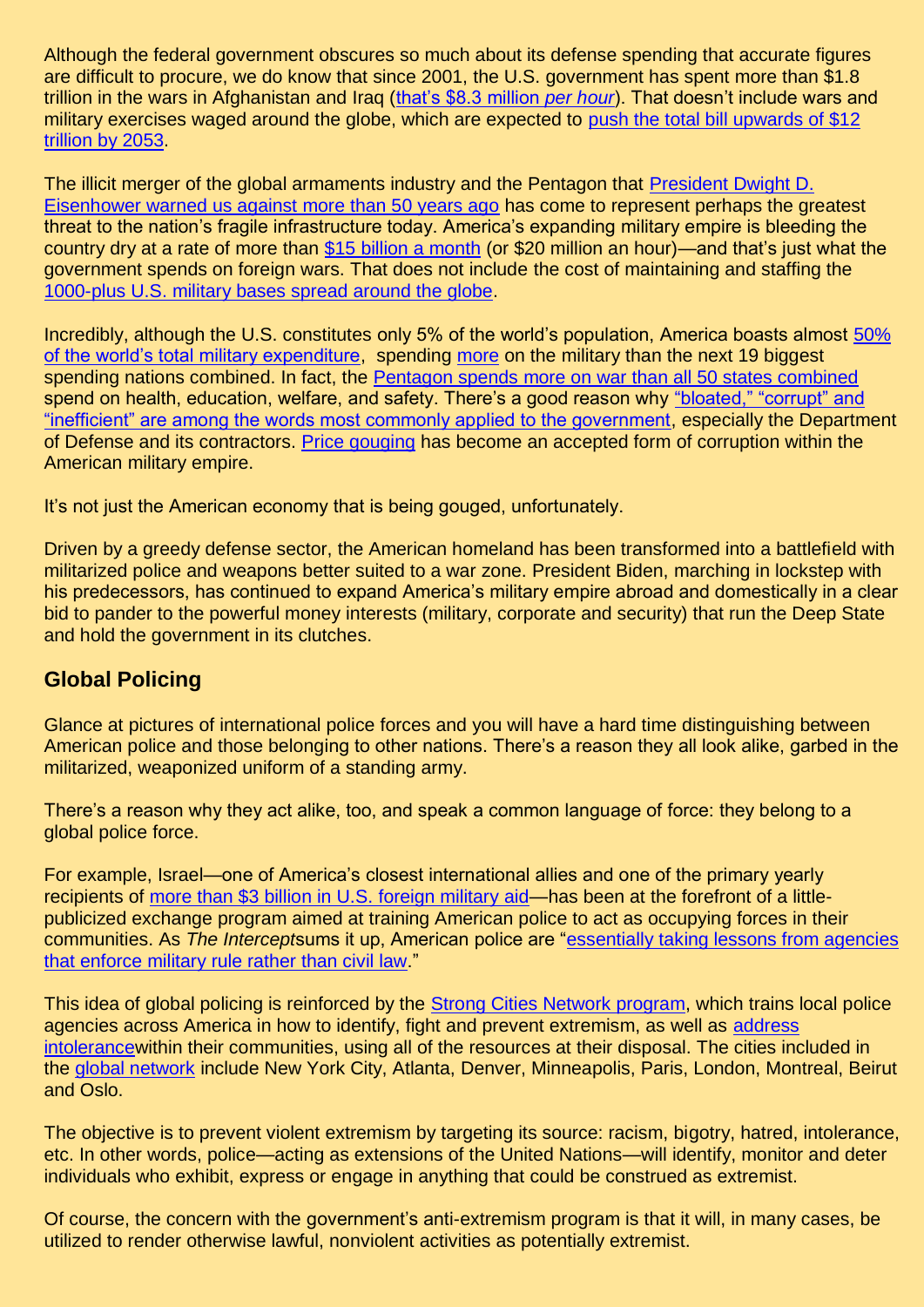Keep in mind that the government agencies involved in ferreting out American "extremists" will carry out their objectives—to identify and deter potential extremists—in concert with [fusion centers](http://www.govtech.com/public-safety/New-Partnership-to-Help-Fusion-Centers-Streamline-Intelligence-Gathering-Dissemination.html) (of which there are 78 nationwide, with partners in the private sector and globally), data collection agencies, behavioral scientists, corporations, social media, and community organizers and by relying on cuttingedge technology for surveillance, facial recognition, [predictive policing,](http://news.nationalpost.com/news/world/u-s-predictive-policing-program-uses-computer-analytics-to-pinpoint-those-most-likely-to-commit-crimes-before-they-happen) biometrics, and behavioural [epigenetics](http://discovermagazine.com/2013/may/13-grandmas-experiences-leave-epigenetic-mark-on-your-genes) (in which life experiences alter one's genetic makeup).

This is pre-crime on an ideological scale and it's been a long time coming.

Are you starting to get the picture now?

On almost every front, whether it's the war on drugs, or the sale of weapons, or regulating immigration, or establishing prisons, or advancing technology, or fighting a pandemic, if there is a profit to be made and power to be amassed, you can bet that the government and its global partners have already struck a deal that puts the population on the losing end of the bargain.

We've been losing our freedoms so incrementally for so long—sold to us in the name of national security and global peace, maintained by way of martial law disguised as law and order, and enforced by a standing army of militarized police and a political elite determined to maintain their powers at all costs—that it's hard to pinpoint exactly when it all started going downhill, but we're certainly on that downward trajectory now, and things are moving fast.

The "government of the people, by the people, for the people" has perished.

In its place is a shadow government—a corporatized, militarized, entrenched *global* bureaucracy—that is fully operational and running the country.

Given the trajectory and dramatic expansion, globalization and merger of governmental and corporate powers, we're not going to recognize this country 20 years from now.

It's taken less than a generation for our freedoms to be eroded and the Global Deep State's structure to be erected, expanded and entrenched.

Mark my words: the U.S. government will not save us from the chains of the Global Deep State.

Now there are those who will tell you that any mention of a New World Order government—a power elite conspiring to rule the world—is the [stuff of conspiracy theories.](https://nymag.com/news/features/conspiracy-theories/new-world-order/)

I am not one of those skeptics.

I wholeheartedly believe that one should always mistrust those in power, take alarm at the first encroachment on one's liberties, and establish powerful constitutional checks against government mischief and abuse.

I can also attest to the fact that power corrupts, and absolute power corrupts absolutely.

I have studied enough of this country's history—and world history—to know that governments (the U.S. government being no exception) are at times indistinguishable from the evil they claim to be fighting, whether that evil takes the form of [terrorism,](https://theintercept.com/2015/02/26/fbi-manufacture-plots-terrorism-isis-grave-threats/) torture, [drug trafficking,](http://www.sun-sentinel.com/news/interactive/sfl-cops-cash-cocaine-htmlstory.html) [sex trafficking,](http://www.dallasnews.com/news/crime/2017/01/17/fbi-ran-child-porn-site-catch-predators-now-accused-crying-foul) murder, violence, theft, pornography, [scientific experimentations](https://www.nbcnews.com/id/41811750/ns/health-health_care/t/ugly-past-us-human-experiments-uncovered/#.VzCAwBUrKRs) or some other diabolical means of inflicting pain, suffering and servitude on humanity.

And I have lived long enough to see many so-called conspiracy theories turn into cold, hard fact.

Remember, people used to scoff at the notion of a [Deep State](https://www.politico.com/magazine/story/2017/09/05/deep-state-real-cia-fbi-intelligence-215537) (a.k.a. Shadow Government). They used to [doubt that fascism could ever take hold in America,](https://www.politico.com/magazine/story/2018/03/01/no-fascism-cant-happen-here-217092) and sneer at any suggestion that the United States was starting to resemble Nazi Germany in the years leading up to Hitler's rise to power.